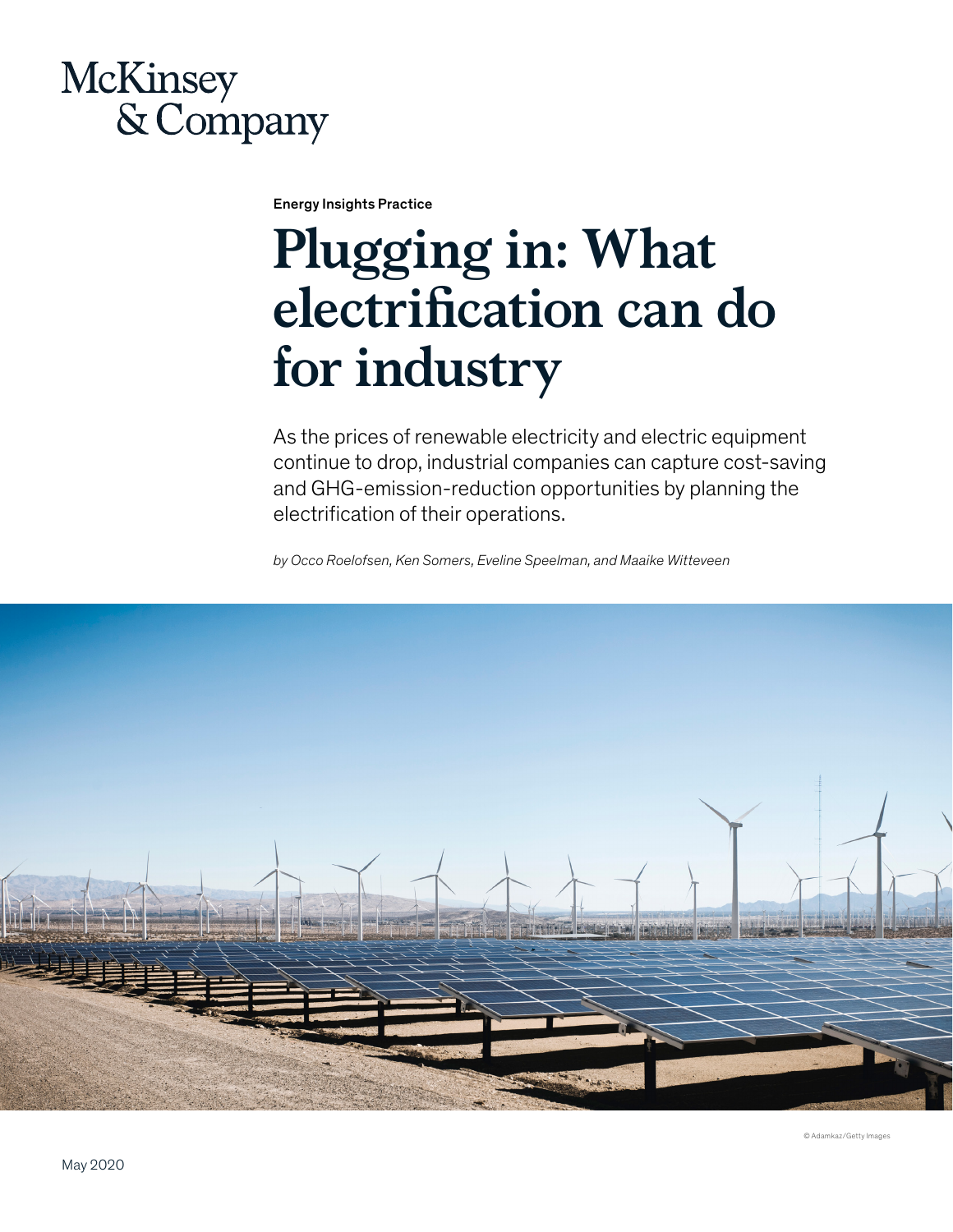The world's energy diet is changing. According to McKinsey's newest projections, renewables could produce more than half of the world's electricity by 2035, at lower prices than fossil-fuel generation.1 The resulting lowering of electricity prices, along with the falling cost of electric equipment and more stringent greenhouse-gas (GHG) emission regulation is expected to boost consumption of electricity in sectors, such as passenger vehicles and space heating, where fossil fuels have long been the standard energy source.

The time has arrived for industrial companies, supported by policy makers and utilities, to plan for the adoption of electric technologies for the current fuel use. In this article, we assess the Promising opportunities to go electric can be also found in the world's factories and industrial parks. The financial and environmental benefits for industrial companies of using electricity instead of fossil fuels are increasing. Today, about 20 percent of the energy consumed in industry is electricity. for the adoption of electric technologies for their technological potential of industrial electrification. We will offer a closer look at the financial and other

considerations that should inform executives' decisions about electrification of the current industrial fuel consumption.

### **It is technologically possible to electrify up to half of the industrial fuel consumption today**

Industry consumes more energy than any other sector: 149 million terajoules in 2017.<sup>2</sup> Relatively little of that energy—about 20 percent—consisted of electricity (Exhibit 1). Most of the electricity is used to drive machines that move things, such as pumps, robotic arms, and conveyor belts. Thirty-five percent is energy used as feedstock, such as oil products from which plastics are produced. These oil products are not used for their energy content, but as a building block to produce other materials. Fuel consumption for energy accounts for almost 45 percent of energy consumption. This includes the generation of heat for processes such as drying, melting, and cracking. The focus of this article is on this last, largest share of energy consumed in industry.

#### Exhibit 1

### **Forty-four percent of energy consumption in industry is fuel consumed for energy.**

#### Share of total estimated industrial energy consumption, 2017, %



1 Note: Sectors included are chemicals and petrochemicals, iron and steel, nonmetallic minerals, nonferrous metals, food and tobacco, transport equipment, machinery, textile and leather, wood and wood products, paper pulp and print, mining, industrial feedstock, and other industrial nonenergy use. Industrial energy consumption for which the source data do not specify a sector (nonspecified industrial energy consumption) is attributed to other industrial sectors and uses. <sup>1</sup> Includes fuel for other nonenergy uses.

2 Includes bioenergy.

Source: Expert interviews; *Heat and cooling demand and market perspective*, JRC Scientific and Policy Reports, European Commission, 2012, publications.jrc.ec.europa.eu; "Manufacturing energy and carbon footprints (2014 MECS)," US Office of Energy Efficiency & Renewable energy, September 2018, energy.gov; *World energy balances 2019*, IEA, September 2019, iea.org; McKinsey analysis

<sup>1</sup> These projections and other projections mentioned in this article are from McKinsey's Global Energy Perspective 2020, available at McKinsey.com.  $2$  In the context of this article, "industry" refers to all companies involved in manufacturing or mass production of physical goods, including consumer goods. It excludes the construction, agriculture, forestry, and fishing sectors. The energy demand of companies involved in the energy sector itself (such as in petroleum refining) are also excluded.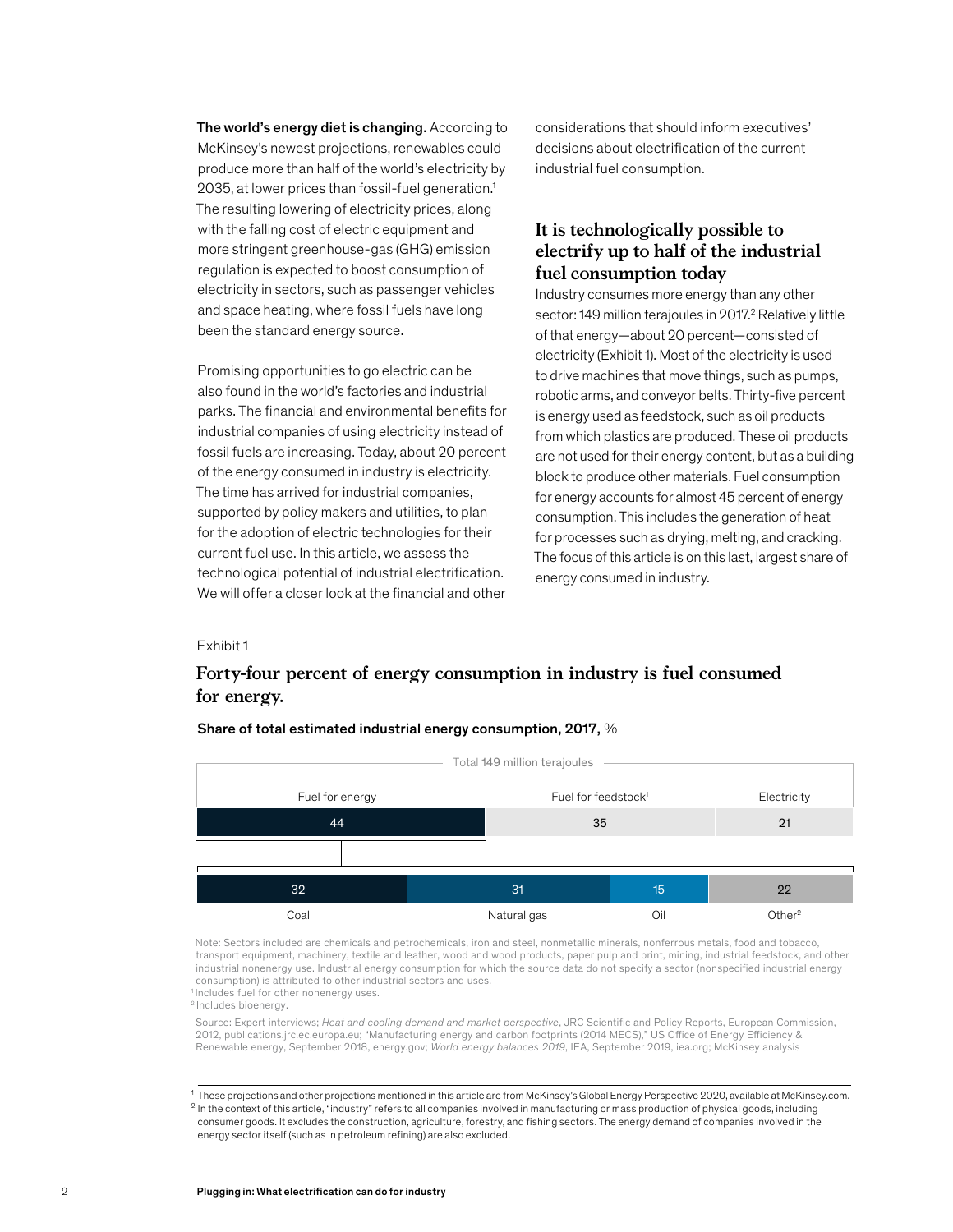### Exhibit 2

### Almost half of fuel consumed for energy can be electrified with technology **available today.**



Share of total estimated fuel consumption for energy, 2017, %

Note: Current electricity consumption and energy consumption as feedstock are excluded. Sectors included are chemicals and petrochemicals, iron and steel, nonmetallic minerals, nonferrous metals, food and tobacco, transport equipment, machinery, textile and leather, wood and wood products, paper pulp and print, mining, industrial feedstock, and other industrial nonenergy use. Industrial energy consumption for which the source data do not specify a sector (nonspecified industrial energy consumption) is attributed to other industrial sectors and uses. 1 Includes heating, ventilation, and air-conditioning; transportation; and refrigeration.

Source: Expert interviews; *Heat and cooling demand and market perspective*, JRC Scientific and Policy Reports, European Commission, 2012, publications.jrc.ec.europa.eu; "Manufacturing energy and carbon footprints (2014 MECS)," US Office of Energy Efficiency & Renewable energy, September 2018, energy.gov; *World energy balances 2019*, IEA, September 2019, iea.org; McKinsey analysis

Electrification of the fuel that industrial companies use for energy has several benefits. Generally, electrically driven equipment is only slightly more energy efficient than the conventional option, but it has lower maintenance costs, and, in the case of the industrial boiler, the investment cost of the electrical equipment is lower. And, if zero-carbon electricity is consumed, the greenhouse-gas emissions of the industrial site lower significantly.

Of all the fuel that industrial companies use for energy, we estimate that almost 50 percent could be replaced with electricity, using technologies available today (Exhibit 2).<sup>3</sup> This includes all energy required to generate heat for industrial processes up to approximately 1,000 degrees Celsius. Electrification of industrial processes that require heat up to approximately 1,000 degrees Celsius does not require a fundamental change in the industrial process setup, but rather a replacement of a piece of equipment, such as a boiler or furnace, running on conventional fuel with a piece of electric equipment.4

 $^3$  The main exception is fuel use to generate very high temperature heat (above 1,000 degrees Celsius), such as required in cement production, and virgin steel production. Although electrification is explored for both processes, the alternative processes that are based on electricity are still in the research or early pilot phase.

 $^4$  Electrification of very high temperature heat furnaces might require an adjustment in the heat exchangers that capture residual heat from the furnace. Electric heating is more efficient; hence the residual heat is limited and heat exchangers are not required.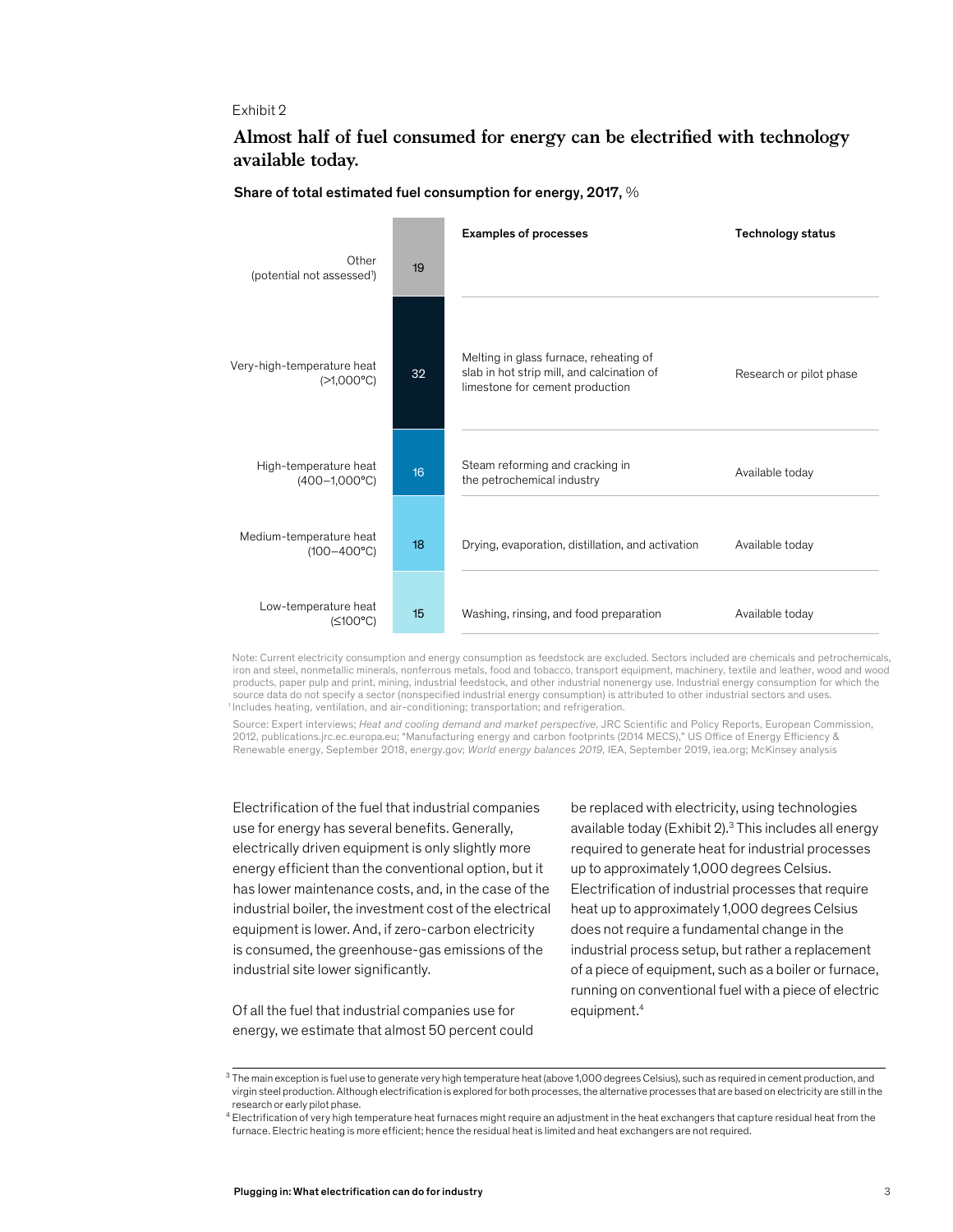# **Of all the fuel that industrial companies use for energy, we estimate that almost 50 percent could be replaced with electricity using available technology.**

Up to a heat demand of approximately 400 degrees Celsius, electric alternatives to conventional equipment are commercially available. Electric heat pumps for low- and medium-temperature heat demand and electric-powered mechanical vapor recompression (MVR) equipment for evaporation are already used on some industrial sites.<sup>5</sup> Electric boilers that can generate industrial heat up to approximately 350 degrees Celsius are widely available. Electric furnaces for industrial heat demand up to approximately 1,000 degrees Celsius are technologically feasible but are not yet commercially available for all applications. For example, BASF is developing petrochemical cracking furnaces that reach 850 degrees Celsius, and planning to have these full-scale active in six years from now.

About 30 percent of fuel consumption for energy is for processes that require very high temperatures (above approximately 1,000 degrees Celsius), which include the production of virgin steel, cement, and ceramics. Although there are various technologies under development to electrify these processes, these are not yet mature.<sup>6</sup> The remaining 20 percent of fuel use for energy is consumed in various processes not related to industrial process heat, such as HVAC,<sup>7</sup> on-site transportation, and refrigeration. Electrification of (part of) this

remaining share is technologically possible, but the potential was not assessed in the context of this article.

### **Full electrification of an industrial site relies on relatively low power prices, combined with supportive regulation**

For the most common types of industrial equipment where fuel is consumed for energy, such as boilers and furnaces, the fuel costs contribute over ten times as much to the total costs over the lifetime of the equipment as the capital investment costs. For medium- and high-temperature heat applications, electric boilers and furnaces require a similar capital investment and have similar efficiency as the conventional alternatives (as mentioned earlier in this article). $8$  Hence, the financial attractiveness of electrification heavily depends on the difference between the ongoing costs of energy to run electric equipment and conventional fuel equipment.

Today, electricity is in most locations inherently more expensive per joule than conventional fuels, as electricity is commonly produced from these conventional fuels in coal- or gas-driven electricitygeneration sites.<sup>9</sup> In sectors such as buildings and transport, electric equipment is so energy efficient that the lifetime savings on energy costs

 $5$  MVR is today the standard for new build evaporators in China and the first choice when debottlenecking existing evaporation lines.  $^6$  More detail on electricity-based very high temperature heat processes, such as virgin steel and cement production, can be found in the

publication "Decarbonization of industrial sectors: The next frontier" (McKinsey 2018).  $7$  HVAC is an acronym for heating, ventilation, and air-conditioning of buildings.

 $8$  There are exceptions to this. An electric heat pump can be three times more efficient than an industrial boiler in generating low-temperature heat, which makes it an economical option to replace coal- or gas-fired boilers. Heat pumps that reach temperatures above 100 degrees Celsius are also being developed. Evaporation with electricity-driven MVR is also much more efficient than conventional evaporation equipment. Both heat pumps and MVR require a higher capital investment than conventional alternatives.

 $^9$  Similarly, hydrogen is a more expensive fuel than electricity and conventional fuels, as it is produced from electricity or conventional fuels. Given the importance of the relative fuel price in the financial attractiveness, electrification is generally a lower-cost option (in applications where electrification is technologically possible) than converting to hydrogen as a fuel.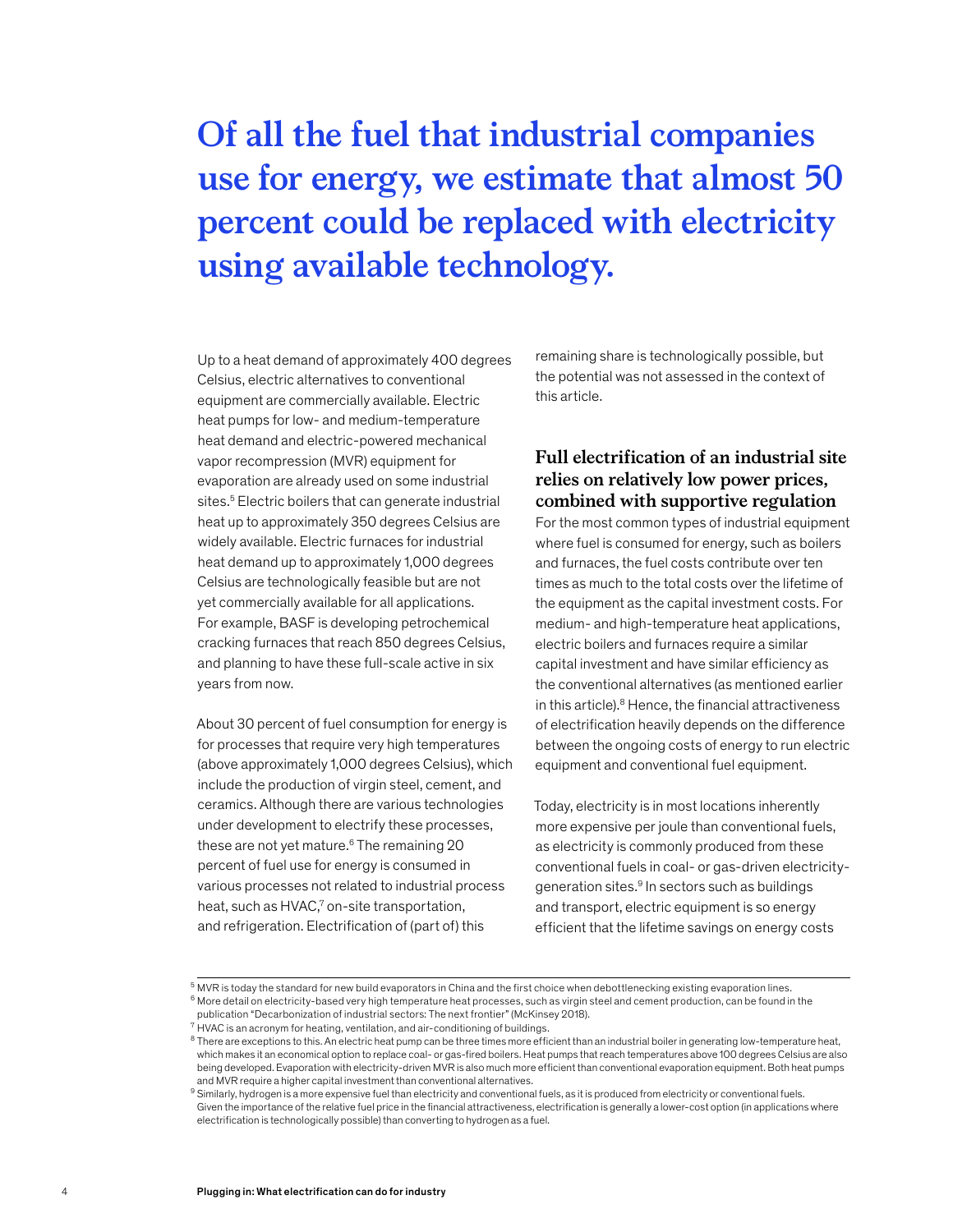more than make up for the higher costs of the equipment and higher per-joule price of electricity. In many industrial applications, however, equipment powered by electricity offers no efficiency advantage over equipment powered by fossil fuels. Where prices for gas and coal are at the global average, the price of electricity must be well below \$70 per megawatt hour to make a complete switch to electricity economical (Exhibit 3).

Low average electricity prices can be accomplished by the falling costs of electricity generated from renewable sources and the increase of electricity from these sources as share of the power generation mix. Research and development of electric industrial equipment and processes could significantly improve the financial attractiveness of industrial electrification by lowering the capital costs and increasing the energy efficiency of electric equipment.

#### Exhibit 3

## Low electricity prices, or a significant CO<sub>2</sub> price, increase the financial **attractiveness of electrication.**

Industrial fuel consumption that is economical to be displaced by electricity, based on average global commodity prices<sup>1</sup>

Break-even of electrification and conventional fuel consumption

 $\bullet$  No CO<sub>2</sub> price

○ O CO<sub>2</sub> price of \$100/ton of CO<sub>2</sub>



<sup>1</sup> Note: Current electricity consumption and energy consumption as feedstock are excluded. Sectors included are chemicals and petrochemicals, iron and steel, nonmetallic minerals, nonferrous metals, food and tobacco, transport equipment, machinery, textile and leather, wood and wood products, paper pulp and print, mining, industrial feedstock, and other industrial nonenergy use. Industrial energy consumption for which the source data do not specify a sector (nonspecified industrial energy consumption) is attributed to other industrial sectors and uses. 1 Assuming gas price of \$7/gigajoule and coal price of \$3/ton. Investment assumed to be written off over the lifetime of the asset. Width of block indicates bookends of economical electrification. Lower end is electrification of coal-fired heat generation/brownfield site; higher end is electrification of gas-fired heat generation/greenfield site. Capital-expenditure estimates have been annualized using an annuity

formula with a real-terms discount rate of 8.5%. 2 Includes heating, ventilation, and air-conditioning; transportation; and refrigeration.

<sup>3</sup> As technologies are in the research phase, costs are best-effort estimates based on available information. Assuming virgin steel production with electricity-based hydrogen.

Source: Expert interviews; *Heat and cooling demand and market perspective*, JRC Scientific and Policy Reports, European Commission, 2012, publications.jrc.ec.europa.eu; "Manufacturing energy and carbon footprints (2014 MECS)," US Office of Energy Efficiency & Renewable energy, September 2018, energy.gov; *World energy balances 2019*, IEA, September 2019, iea.org; McKinsey analysis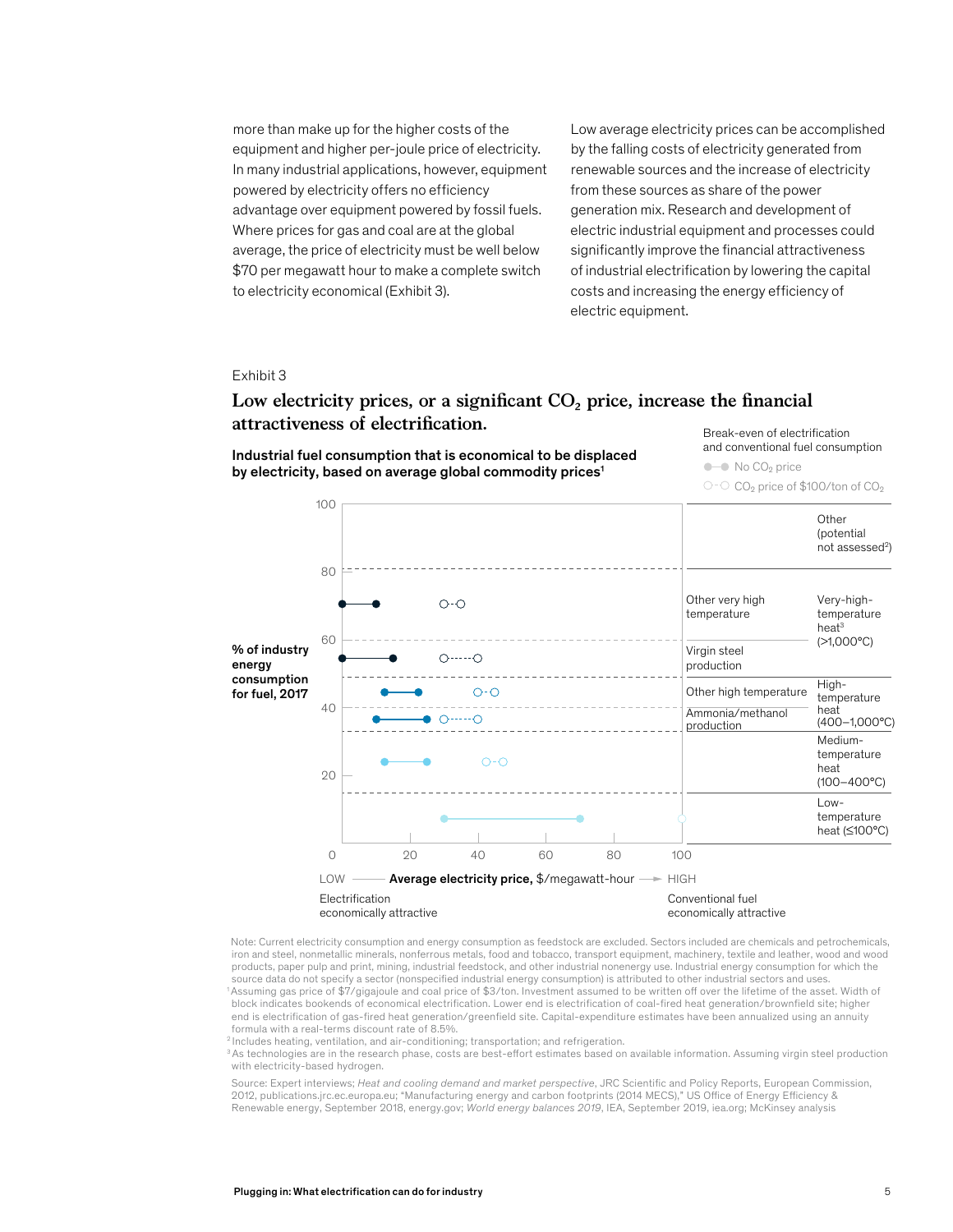# **The sooner that site owners assess the potential to electrify, the more likely it is that they can choose the most practical moment to invest in electric equipment.**

Other financial factors could be significant but remain uncertain. A price on carbon emissions could make electrification more attractive to industrial companies, because such a price would raise the price of fossil fuels relative to the price of renewable electricity (Exhibit 3). (If the electricity were generated from fossil fuels, then a carbon price would make that electricity more expensive as well.) Using renewable electricity could also allow industrial companies to charge a premium to consumers or obtain financial subsidies from governments such as the European Union's RED II directive that provides subsidies for cleaner fuels.

Fulfilling industry's growing demand for electricity would require a significant expansion of renewablegeneration capacity. As described in a recent McKinsey publication on the 1.5 degree pathway, industrial electricity consumption would triple. If the electricity is consumed in industrial applications that can fluctuate their use of electricity, electrification of industry can help with balancing the electricity production of intermittent renewables.

### **Flexible, partial electrification can bring considerable financial and societal benefits**

For applications that require low or medium temperature heat it is possible to partially electrify the heat demand, which allows for flexible switching between consumption of electricity and fossil fuels. With a dual or hybrid boiler setup,

steam can be produced from both electricity and fossil fuels. There are various reasons why such a dual or hybrid setup could be attractive for industrial sites, even though up-front investments are higher than a single setup.

First, fuel costs can be lower. In some regions the electricity price is increasingly fluctuating. Full electrification might not be attractive given a high average electricity price. But hybrid or dual setups can allow industrial sites to take advantage of the lower electricity prices when renewable sources like solar and wind are at peak production. Second, it could allow capturing of additional revenue sources. Industrial companies that consider a hybrid or dual setup should also account for the payments they might collect as a result of "grid balancing" practices, whereby grid operators reward customers for consuming the excess electricity that is generated during peak periods of renewable generation.10

Third, it could enable direct use of electricity from a nearby intermittent renewable production site, such as a solar or wind farm. Such an off-grid setup could lower electricity costs significantly, as grid connection costs, taxes, and other levies are avoided. Last, it could be a first step toward complete electrification, enabling industrial companies to gradually shift their energy diet.

A hybrid of dual setup could mean GHG emissions are initially not reduced as much as with full electrification. However, there are clear benefits for

 $10$  In contrast to complete electrification, a hybrid or dual setup allows the capturing of these balancing revenues without affecting a continuous industrial process.